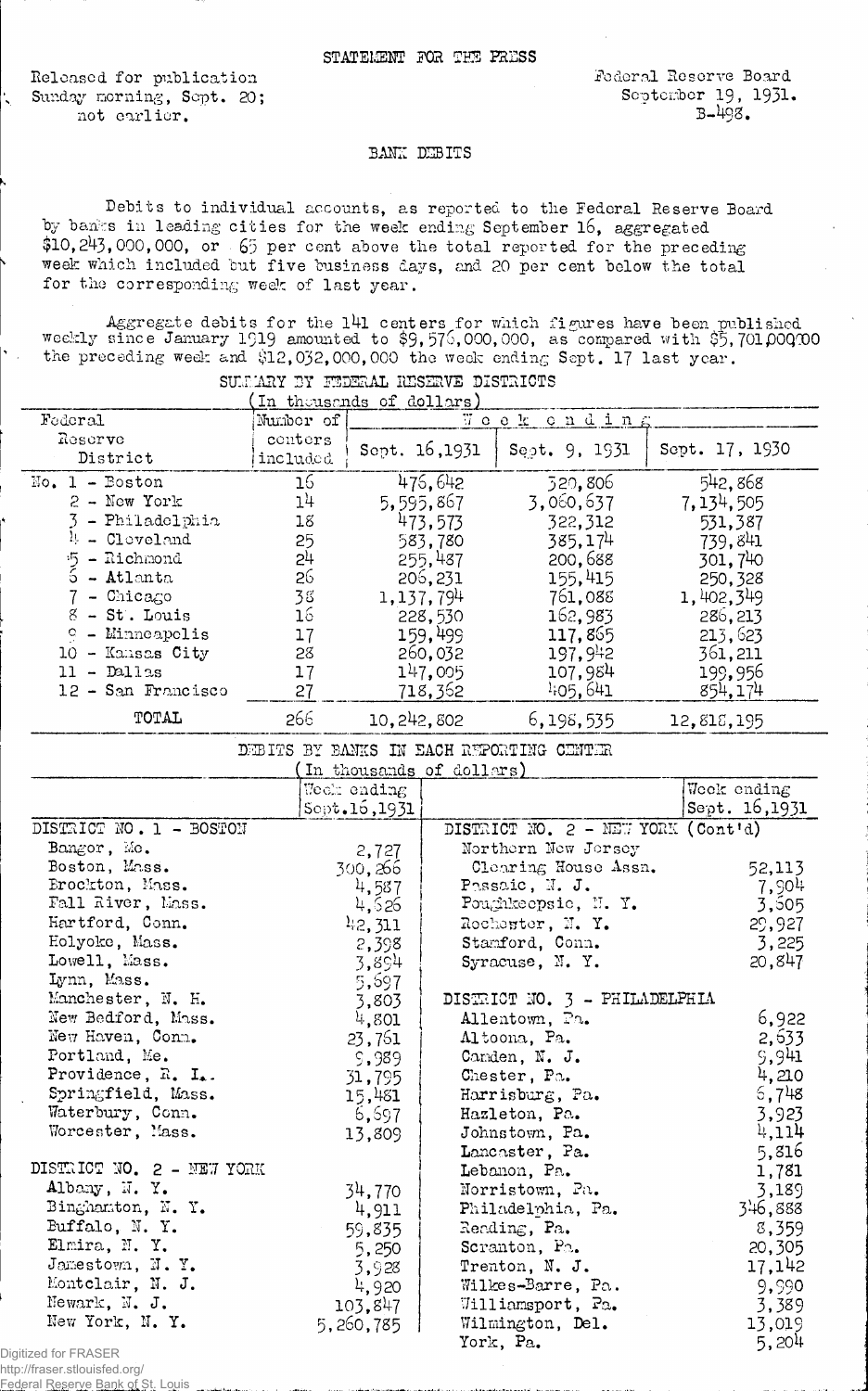DEBITS BY BANKS IN EACH REPORTING CENTER

l,

 $\hat{\boldsymbol{\beta}}$ 

|                            | In thousands of dollars) |                                                            | $B-498a$       |
|----------------------------|--------------------------|------------------------------------------------------------|----------------|
|                            | Week ending              |                                                            | Week ending    |
|                            | Sept.16,1931             |                                                            | Sept .16, 1931 |
| DISTRICT NO. 4 - CLEVELAND |                          | DISTRICT NO. $6 - \text{ATLAMTA} (\text{Cont}^{\dagger}d)$ |                |
| Akron, Ohio                | 13,250                   | Elberton, Ga.                                              | 14g            |
| Butler, Pa.                | 2,071                    | Hattiesburg, Miss.                                         | 960            |
| Canton, Ohio               | 7,542                    | Jackson, Miss.                                             | 4,299          |
| Cincinnati, Ohio           | 78,441                   | Jacksonville, Fla.                                         | 10,239         |
| Cleveland, Ohio            | 169,863                  | Knoxville, Tonn.                                           |                |
| Columbus, Ohio             |                          |                                                            | 7,753          |
| Dayton, Ohio               | 35,232                   | Macon, Ga.                                                 | 2,922          |
| Eric, Pa.                  | 19,646                   | Moridian, Miss.                                            | 1,812          |
|                            | 8,756                    | Miami, Fla.                                                | 3,508          |
| Fronklin, Pa.              | 1,096                    | Mobile, Ala.                                               | 6,753          |
| Greensburg, Pa.            | 1,807                    | Montgomery, Ala.                                           | 3,460          |
| Hamilton, Ohio             | 2,530                    | Nashvilic, Tenn.                                           | 17,512         |
| Homestead, Pa.             | 754                      | Newnan, Ga.                                                | $31$ io        |
| Lexington, Ky.             | 4,633                    | New Orleans, La.                                           | 56,699         |
| Lima, Ohio                 | 2,469                    | Pensacola, Fla.                                            | 1,385          |
| Lorain, Ohio               | 2,262                    | Savannah, Ga.                                              | 6,816          |
| Middletown, Ohio           | 2,250                    | Tampa, Fla.                                                | 5,256          |
| Oil City, Pa.              | 3,052                    | Valdosta, Ga.                                              | 913            |
| Pittsburgh, Pa.            | 163,571                  | Vicksburg, Miss.                                           | 1,091          |
| Springfield, Ohio          | 3,700                    |                                                            |                |
| Steubenville, Ohio         | 3,065                    | DISTRICT NO. 7 - CHICAGO                                   |                |
| Toledo, Ohio               | 21,722                   | Adrian, Mich.                                              | 946            |
| Warren, Ohio               | 1,332                    | Aurora, Ill.                                               | 2.642          |
| Wheeling, W. Va.           | 3,632                    | Battle Creek, Mich.                                        | 4,877          |
| Youngstown, Ohio           | 13,753                   | Bay City, Mich.                                            | 2,562          |
| Zanesville, Ohio           |                          |                                                            |                |
|                            | 2,081                    | Bloomington, Ill.                                          | 2,894          |
| DISTRICT NO. 5 - RICHMOND  |                          | Cedar Rapids, Ia.                                          | 8,587          |
| Asheville, N. C.           |                          | Champaign-Urbana, Ill.                                     | 2,308          |
| Baltimore, Md.             | 2,682                    | Chicago, Ill.                                              | 685,133        |
|                            | 81,446                   | Danville, Ill.                                             | 2,187          |
| Charleston, S. C.          | 3,135                    | Davenport, Ia.                                             | 8,995          |
| Charleston, W. Va.         | 8,302                    | Decetur, Ill.                                              | 3,253          |
| Charlotte, N. C.           | 10,343                   | Des Moines, Ia.                                            | 15,532         |
| Columbia, S. C.            | 4,092                    | Detroit, Mich.                                             | 180,358        |
| Cumberland, Md.            | 2,095                    | Dubuque, Iowa                                              | 2,654          |
| Danville, Va.              | 1,350                    | Flint, Mich.                                               | 7,540          |
| Durham, N.C.               | 5,071                    | Fort Wayne, Ind.                                           | 7,687          |
| Greensboro, N. C.          | 4,010                    | Gary, Ind.                                                 | 3,083          |
| Greenville, S. C.          | 3,240                    | Grand Rapids, Mich.                                        | 14,900         |
| Hagerstown, Md.            | 2,384                    | Green Bay, Wis.                                            | 2,553          |
| Huntington, W. Va.         | 3,374                    | Hammond, Ind.                                              | 1,505          |
| Lynchburg, Va.             | 3,991                    | Indianapolis, Ind.                                         | 37,461         |
| Newport News, Va.          | 2,451                    | Jackson, Mich.                                             | 4,132          |
| Norfolk, Va.               | 10,534                   | Kalamazoo, Mich.                                           | 4,918          |
| Portsmouth, Va.            | 945                      | Lansing, Mich.                                             | 5,377          |
| Ralcigh, N. C.             | 4,931                    | Mason City, Iowa                                           | 1,800          |
| Richmond, Va.              | 29,308                   | Milwaukee, Wis.                                            | 61,484         |
| Roanoke, Va.               | 5,324                    | Moline, Ill.                                               | 2,238          |
| Spartanburg, S. C.         | 2,155                    | Muscatine, Ia.                                             |                |
| Washington, D. C.          |                          |                                                            | 1,269          |
| Wilmington, N. C.          | 53,320                   | Oshkosh, Wis.                                              | 2,378          |
| Winston-Salem, N. C.       | 2,290                    | Peoria, Ill.                                               | 9,851          |
|                            | 5,594                    | Rockford, Ill.                                             | 4,670          |
| DISTRICT NO. 6 - ATLANTA   |                          | Saginaw, Mich.                                             | 4,938          |
| Albany, Ga.                |                          | Shoboygan, Wis.                                            | 3,351          |
|                            | 1,202                    | Sioux City, Iowa                                           | 10,140         |
| Atlanta, Ga.               | 35,397                   | South Bend, Ind.                                           | 7,561          |
| Augusta, Ga.               | 3,886                    | Springfield, Ill.                                          | 7,705          |
| Birmingham, Ala.           | 21,020                   | Terre Haute, Ind.                                          | 4,413          |
| Brunswick, Ga.             | 529                      | Taterleo, Iowa                                             | 3,412          |
| Chattanooga, Tenn.         | 9,039                    |                                                            |                |
| Columbus, Ga.              | 2,561                    |                                                            |                |
| Dothan, Ala.               | 631                      |                                                            |                |

ţ.

Ļ

 $\overline{\phantom{0}}$ 

 $\ddot{\phantom{0}}$ 

t

 $\cdot$